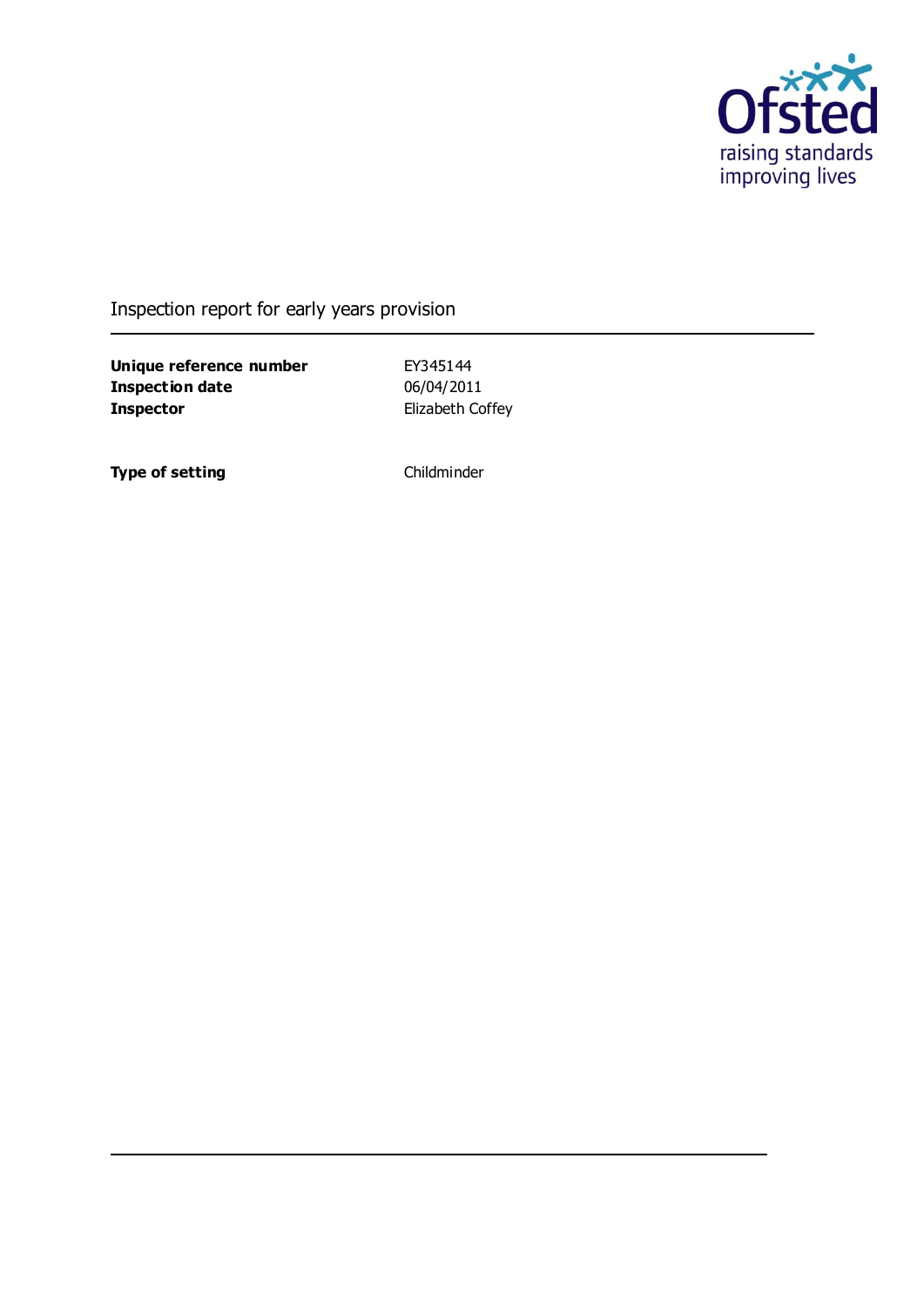The Office for Standards in Education, Children's Services and Skills (Ofsted) regulates and inspects to achieve excellence in the care of children and young people, and in education and skills for learners of all ages. It regulates and inspects childcare and children's social care, and inspects the Children and Family Court Advisory Support Service (Cafcass), schools, colleges, initial teacher training, work-based learning and skills training, adult and community learning, and education and training in prisons and other secure establishments. It assesses council children's services, and inspects services for looked after children, safeguarding and child protection.

If you would like a copy of this document in a different format, such as large print or Braille, please telephone 0300 123 1231, or email enquiries@ofsted.gov.uk.

You may copy all or parts of this document for non-commercial educational purposes, as long as you give details of the source and date of publication and do not alter the information in any way.

T: 0300 123 1231 Textphone: 0161 618 8524 E: enquiries@ofsted.gov.uk W: [www.ofsted.gov.uk](http://www.ofsted.gov.uk/)

© Crown copyright 2011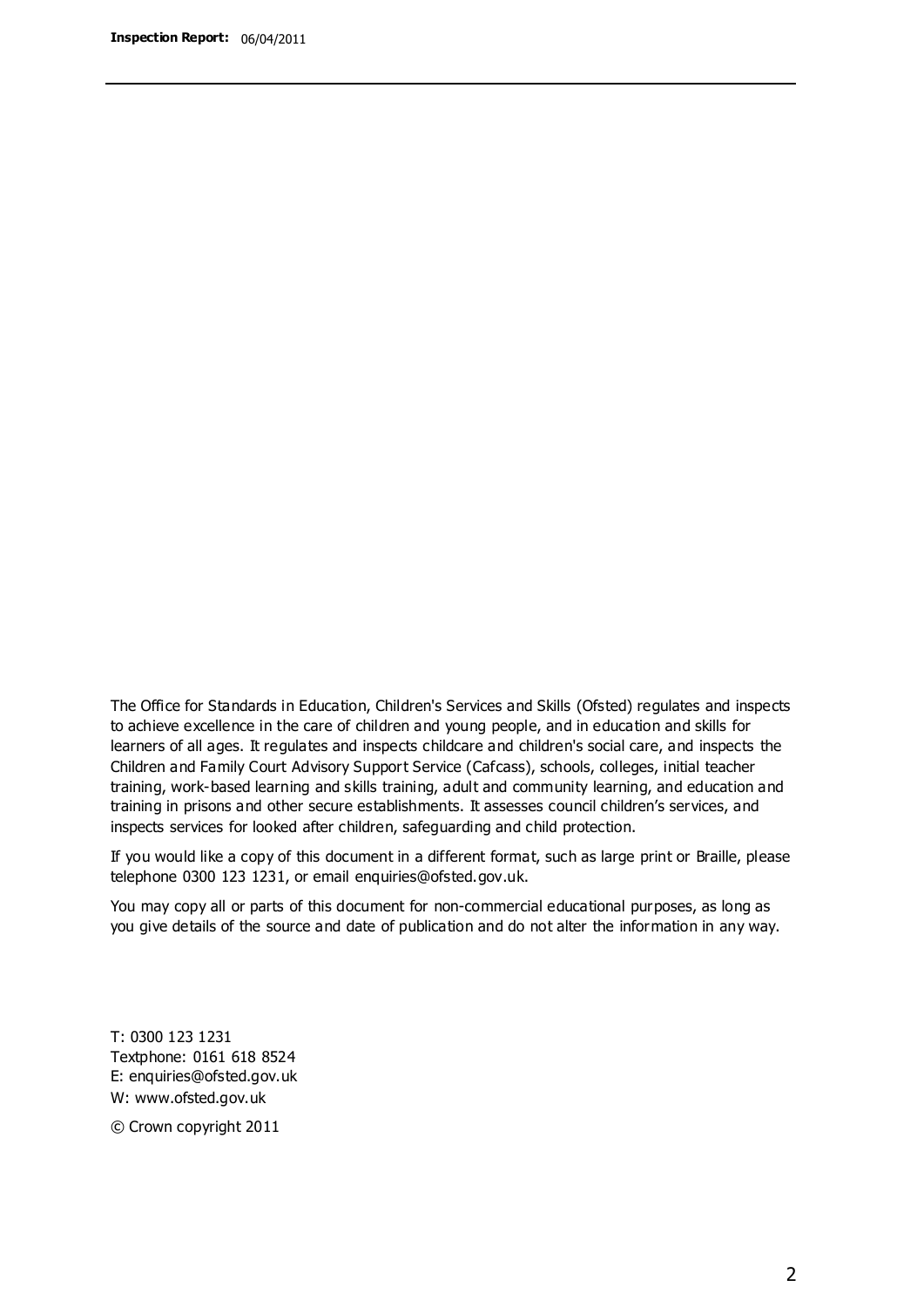## **Introduction**

This inspection was carried out by Ofsted under Sections 49 and 50 of the Childcare Act 2006 on the quality and standards of the registered early years provision. 'Early years provision' refers to provision regulated by Ofsted for children from birth to 31 August following their fifth birthday (the early years age group). The registered person must ensure that this provision complies with the statutory framework for children's learning, development and welfare, known as the *Early* Years Foundation Stage.

The provider must provide a copy of this report to all parents with children at the setting where reasonably practicable. The provider must provide a copy of the report to any other person who asks for one, but may charge a fee for this service (The Childcare (Inspection) Regulations 2008 regulations 9 and 10).

The setting also makes provision for children older than the early years age group which is registered on the voluntary and/or compulsory part(s) of the Childcare Register. This report does not include an evaluation of that provision, but a comment about compliance with the requirements of the Childcare Register is included in Annex B.

Please see our website for more information about each childcare provider. We publish inspection reports, conditions of registration and details of complaints we receive where we or the provider take action to meet the requirements of registration.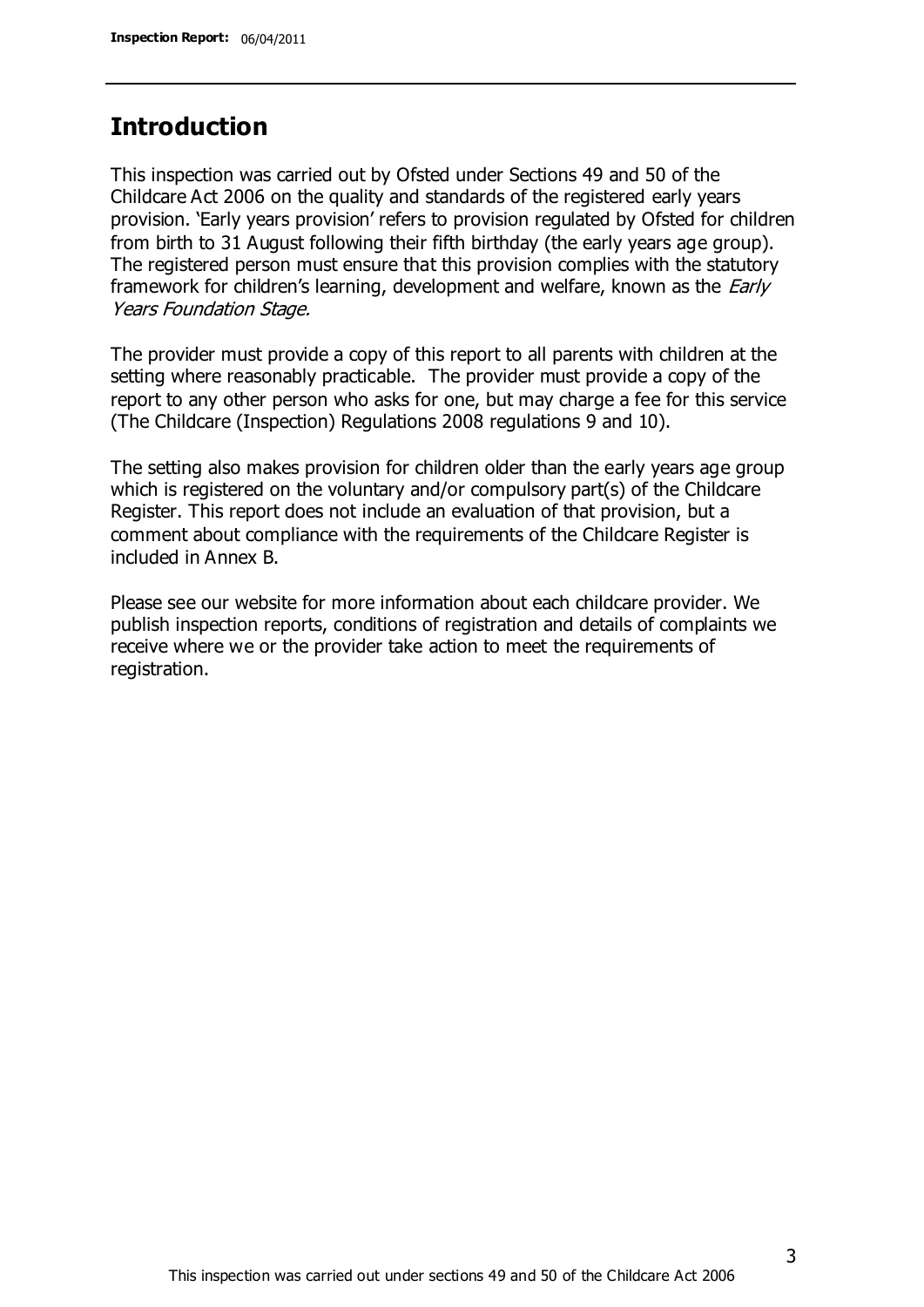## **Description of the childminding**

The childminder has been registered since January 2007. She lives with her husband and three children aged six years, eight years and 11 years old. They live in a four bedroom house in Eltham, in the London borough of Greenwich. Children are cared for mainly the ground floor, and older children may also use the first floor rooms. Children do not use the top floor. There is an enclosed back garden fitted with a safety surface for outdoor play. The only pets are some tropical fish.

The childminder is registered on the Early Years Register and the compulsory and voluntary parts of the Childcare Register. The childminder works with her mother who is also a registered childminder. When working on her own, the childminder is registered to care for a maximum of five children under eight years, of whom three may be in the early years age range, of whom one may be under one year. When working with her mother, the childminder is registered to care for eight children under eight years, of whom six may be in the early years age group, of whom two may be under one year at any one time. There are currently a total of six children on roll, all of whom are in the early years age group.

The childminder is a member of the National Childminding Association (NCMA) and is an accredited childminder with the London borough of Greenwich.

## **The overall effectiveness of the early years provision**

Overall the quality of the provision is outstanding.

Children are extremely happy and settled in the warm and inclusive environment provided by the childminder. All families are made to feel welcome and all children feel valued by the childminder who understands their individual needs and interests exceptionally well. This enables her to promote children's welfare and learning very successfully, helping children to make very good progress given their age, ability and starting points. The excellent partnerships with parents and other agencies are a key strength, and are significant in making sure that the needs of all children are met. Reflection and self evaluation are embedded in her practice and the childminder's commitment to ongoing improvement ensures continuous development of what is already a high quality service.

## **What steps need to be taken to improve provision further?**

To further improve the high quality early years provision the registered person should consider:

consider implementing a system to record what adults care for the children at any one time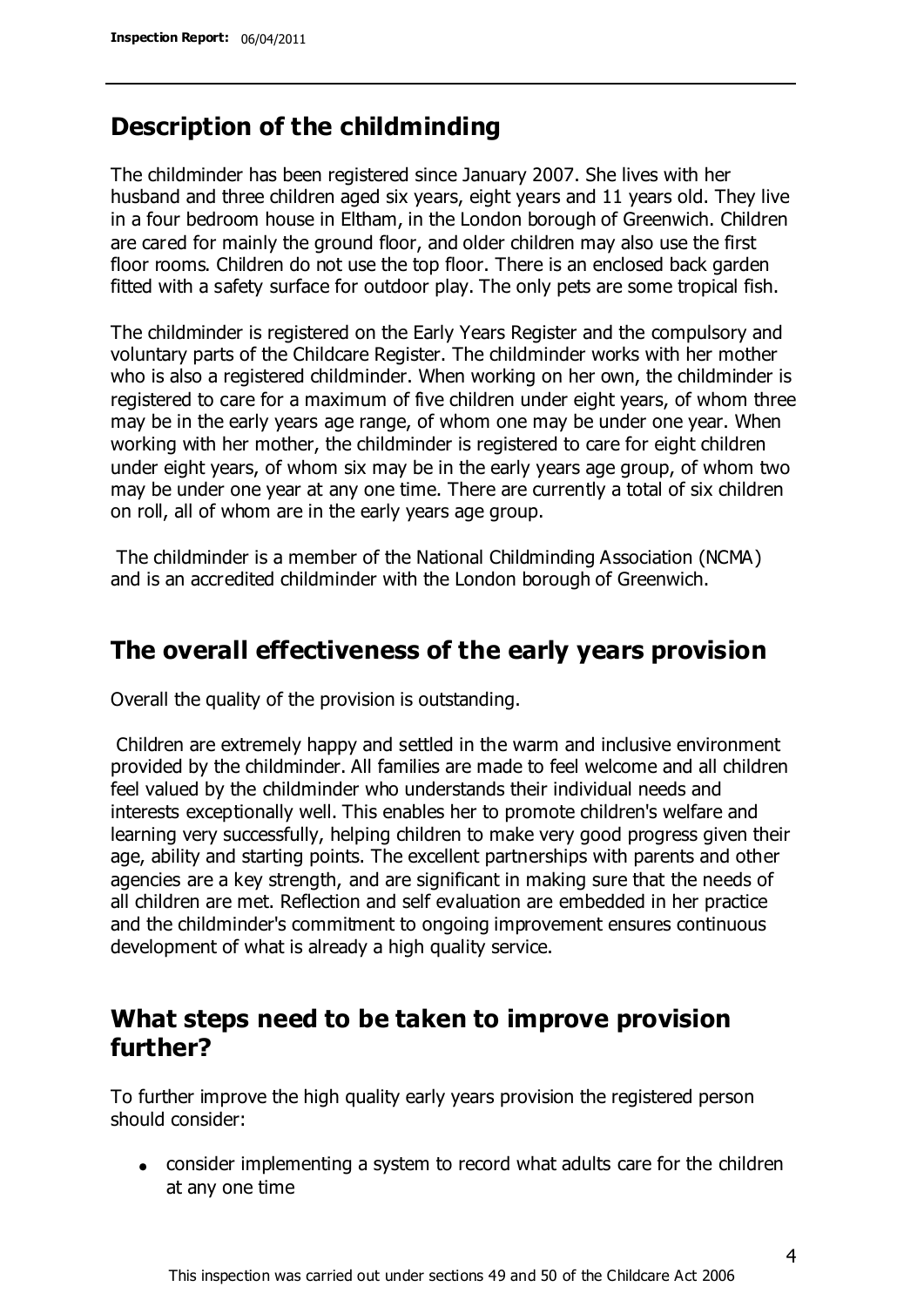# **The effectiveness of leadership and management of the early years provision**

The childminder makes children's safety and welfare her highest priority. She has clear policies and procedures relating to safeguarding, a sound knowledge of the symptoms of abuse and neglect and a good knowledge of the local and national procedures for safeguarding children. She ensures that she keeps abreast of changes in this field and regularly attends training. Comprehensive risk assessments and safe practice, within the home and when on outings, help keep children safe at all times.

The childminder's home provides children with a stimulating, welcoming environment where they quickly feel comfortable and at ease. An excellent range of good quality toys and resources are easily accessible. This enables children to become confident and begin to develop their independence as they select toys, resources and activities for themselves. The use of a Toy Book, with pictures of toys that are in storage, further supports children's choice as they can select additional toys they would like to play with.

The childminder provides a fully inclusive service and her practice in this area is exemplary. She celebrates diversity and welcomes families from a range of cultures and backgrounds. She provides very good support for children with disabilities and those with special educational needs. She works very closely with parents and other agencies, such as portage and speech and language therapy teams. She is committed to ensuring that there are no barriers to any child being able to access her service and makes sure that activities are adapted, accessible and enjoyed by all.

The excellent partnerships that the childminder develops with the parents of the children she cares for, significantly contribute to the high quality service she offers to the children. She spends time getting to know the children, she discusses their needs, interests and abilities with parents, and makes sure that she works with parents at all times to promote children's welfare as well as their learning and development. Parents comment that the service is 'fantastic'. They state that the childminder is 'excellent in communicating all aspects of our child's care' and that they feel 'very involved'.

The childminder and her mother work very well together, sharing roles and responsibilities and supporting each other in all aspects of their childminding service. This team approach allows the children to form close relationships with both the childminders, whilst at the same time each childminder assuming the role of key person for individual children. Extremely effective systems of evaluation, monitoring and appraisal ensure that the childminder is consistently developing her service and looking for further ways to improve outcomes for children. Her vision and commitment to providing an excellent service for all children underpins all aspects of her work.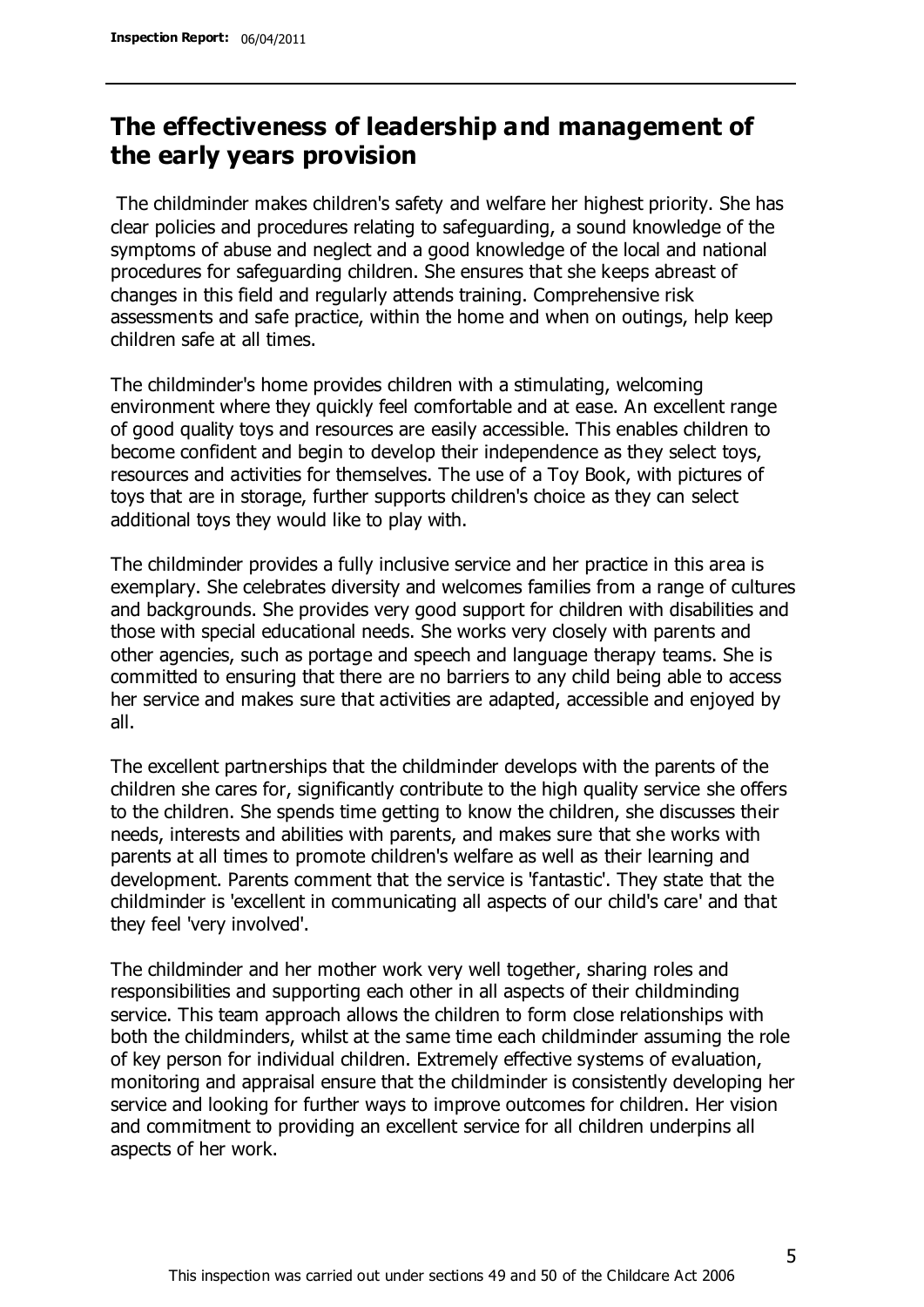# **The quality and standards of the early years provision and outcomes for children**

Children are extremely happy, confident and settled with the childminder, who is warm and caring in her approach. They enthusiastically take part in a wide range of activities and outings planned by the childminder. They confidently move around her home, select resources and settle to purposeful play. They feel very safe in the setting because the childminder knows all of the children in both her and her mother's care extremely well and offers consistent and familiar routines to meet their individual needs. They learn how to keep themselves safe through clear boundaries and learning about safety. This is further promoted by the use of resources such as the Children's Traffic Club pack, which has activities and ideas to help develop children's awareness and understanding of road safety.

Children's welfare, learning and development are successfully promoted. Children enjoy a very broad and challenging range of activities in the setting. The childminder is keenly interested and involved in the children's play. She is particularly skilled at building on their interests; for example, noting a child's interest in connecting things, she provided a range of materials and resources such as construction sets, magnets, train tracks and string to allow him to explore his interest and develop his knowledge across all six areas of learning. The childminder listens carefully to children's ideas and provides thoughtful support and encouragement to help them achieve. She reinforces positive behaviour by praising children's actions making comments such as 'good listening'. Pictures of house rules such as 'hang up your coat' are displayed at children's level ensuring that even the younger children can be guided by these gentle reminders. The childminder teaches children to be polite and well mannered and children are friendly, sociable and kind to each other.

The childminder's commitment to inclusion is evident and diversity is highly valued. Children's individual needs are exceptionally well met in all aspects of their care and the childminder is proactive in seeking information from parents to develop her understanding of issues relating to their needs. Children thrive in this positive nurturing setting. Children's artwork is highly valued and is displayed on the walls, alongside photographs of the children. This builds children's confidence and fosters their self-esteem. Children have excellent opportunities to develop their knowledge and understanding of the world. They enjoy activities linked to customs and festivals from around the world, and there are excellent quality resources available that reflect diversity.

The childminder is an active member of a childminding network. She regularly plans outings for the children to local places of interest. For example, children have visited an environment centre, the zoo, theatre and farms, and also use the facilities at local Children's Centres. These visits help to broaden children's understanding of their local community and the wider world. Play in the childminder's well equipped garden, which is fitted with safety surface, encourages children's physical development and gives opportunities for them to learn about the natural world. Children learn about the importance of good personal hygiene as they wash their hands before meals or after using the toilet. They enjoy a range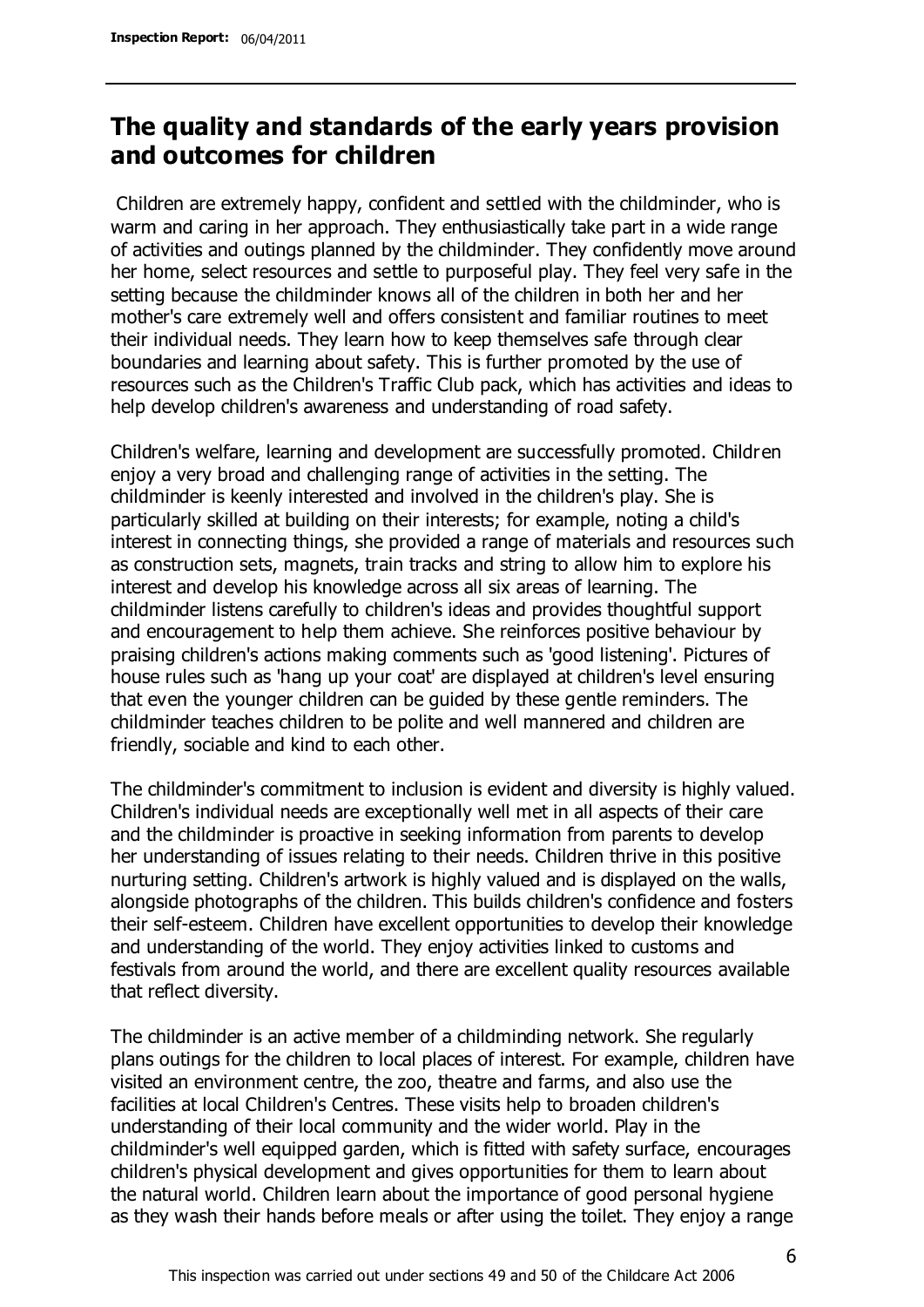of healthy meals and snacks and the childminder talks to them about the importance of a healthy diet.

The childminder collates detailed written observations of the children's attainments, interests and learning styles and these are supported well with photographic evidence, so parents and carers enjoy very clear, visual images of their children's experiences. Observations are used effectively to plan for next steps in children's learning and the childminder provides activities and outings that help build on what individual children already know or can do, thus creating a culture of ongoing learning for all children. Overall, children develop very good skills for the future.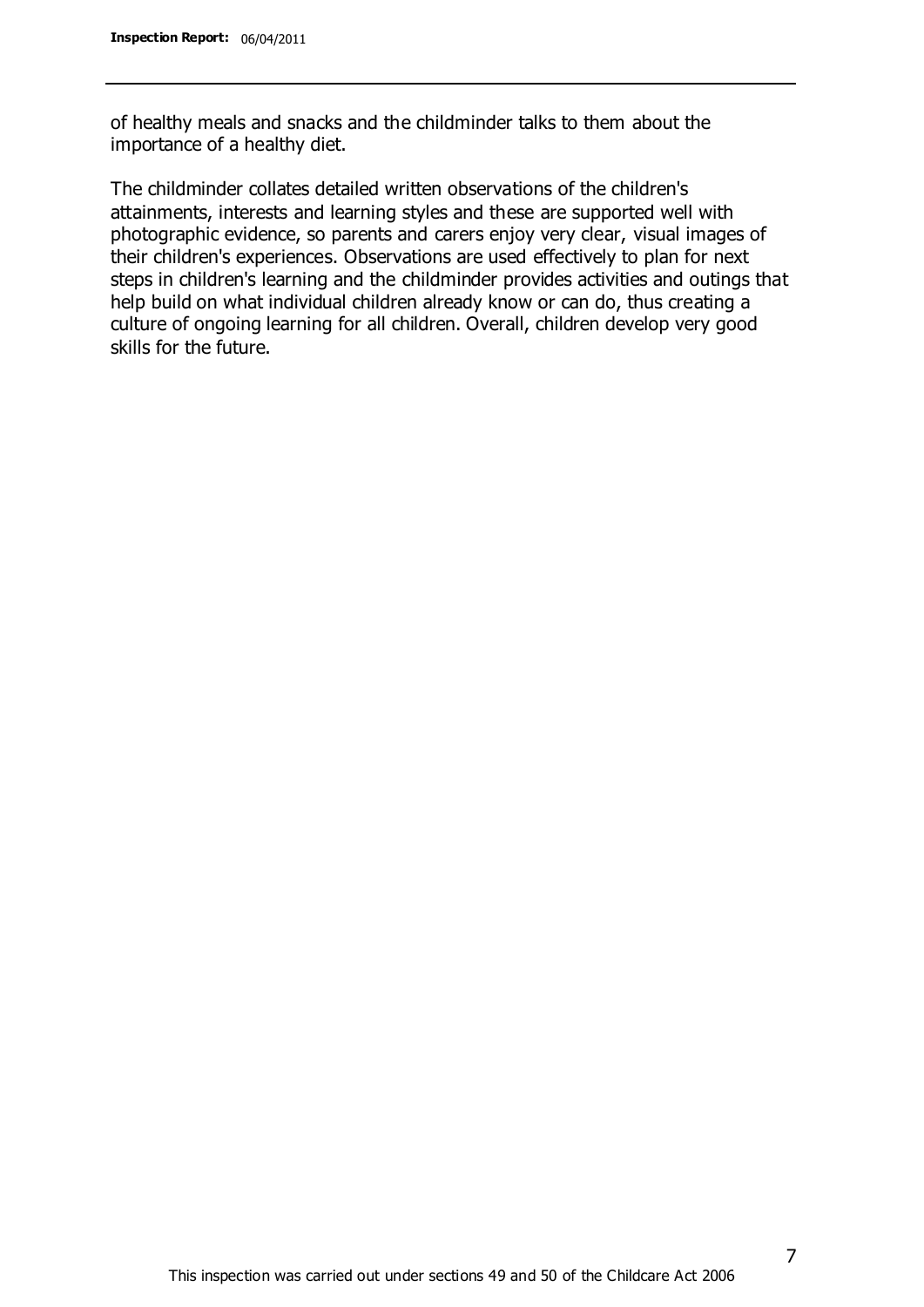# **Annex A: record of inspection judgements**

#### **The key inspection judgements and what they mean**

Grade 1 is Outstanding: this aspect of the provision is of exceptionally high quality Grade 2 is Good: this aspect of the provision is strong Grade 3 is Satisfactory: this aspect of the provision is sound Grade 4 is Inadequate: this aspect of the provision is not good enough

### **The overall effectiveness of the early years provision**

| How well does the setting meet the needs of the<br>children in the Early Years Foundation Stage? |  |
|--------------------------------------------------------------------------------------------------|--|
| The capacity of the provision to maintain continuous                                             |  |
| improvement                                                                                      |  |

### **The effectiveness of leadership and management of the early years provision**

| The effectiveness of leadership and management of the             |  |
|-------------------------------------------------------------------|--|
| <b>Early Years Foundation Stage</b>                               |  |
| The effectiveness of leadership and management in embedding       |  |
| ambition and driving improvement                                  |  |
| The effectiveness with which the setting deploys resources        |  |
| The effectiveness with which the setting promotes equality and    |  |
| diversity                                                         |  |
| The effectiveness of safeguarding                                 |  |
| The effectiveness of the setting's self-evaluation, including the |  |
| steps taken to promote improvement                                |  |
| The effectiveness of partnerships                                 |  |
| The effectiveness of the setting's engagement with parents and    |  |
| carers                                                            |  |

### **The quality of the provision in the Early Years Foundation Stage**

The quality of the provision in the Early Years Foundation Stage | 1

### **Outcomes for children in the Early Years Foundation Stage**

| <b>Outcomes for children in the Early Years Foundation</b>    |  |
|---------------------------------------------------------------|--|
| <b>Stage</b>                                                  |  |
| The extent to which children achieve and enjoy their learning |  |
| The extent to which children feel safe                        |  |
| The extent to which children adopt healthy lifestyles         |  |
| The extent to which children make a positive contribution     |  |
| The extent to which children develop skills for the future    |  |

Any complaints about the inspection or report should be made following the procedures set out in the guidance available from Ofsted's website: www.ofsted.gov.uk